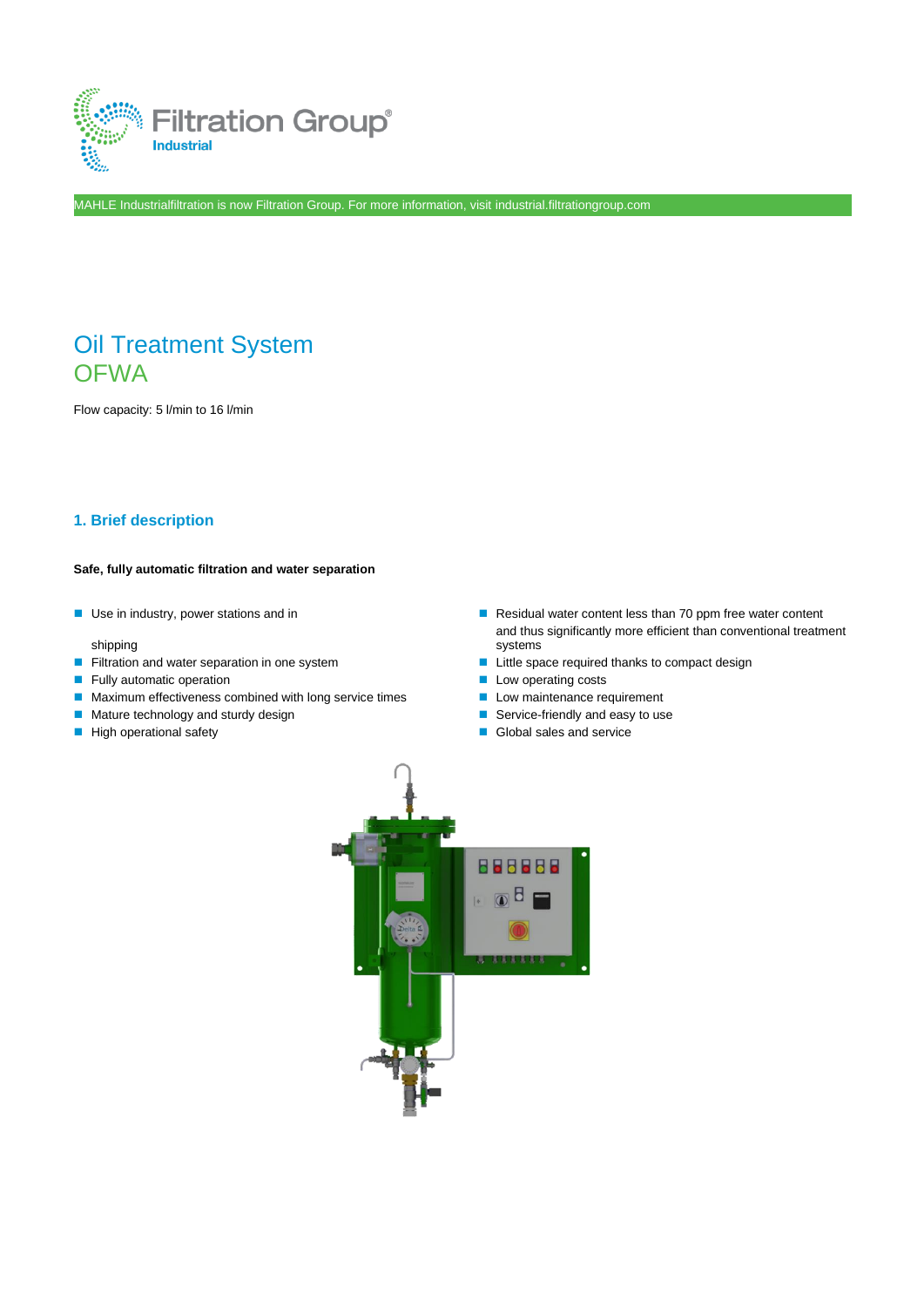### **2. Function**

The OFWA is used for oil filtration and separation. The system is delivered in two parts (pump module/treatment module) for easier adaptation to the on-site conditions. The geared pump pumps the medium to the treatment stage, where the oil is filtered and separated. Separated water is detected by a probe and discharged automatically. The soiling of the treatment stage is monitored using the differential pressure. If the differential pressure reaches 1.5 bar, the main alarm appears (preliminary alarm:

#### **3. Purpose**

| Medium:               | Lubricating oil                   |
|-----------------------|-----------------------------------|
| Viscosity:            | 568 cST (at 40 °C)                |
| Water content inlet:  | max. 1000 ppm                     |
| Water content outlet: | approx. 70 ppm free water content |

#### **4. Operating parameters**

1.3 bar) and the interior treatment element must be replaced. If it is not possible to replace the element despite the alarm message, the pressure continues to rise until the relief valve fitted to the pump opens the bypass. The oil then flows unfiltered past the treatment stage, and the engine filters are then responsible for filtration. In this case, the oil is no longer dewatered due to the bypass.

| <b>OFWA type</b>                       | OFWA <sub>1</sub> | OFWA 2<br>OFWA 3 |    |  |
|----------------------------------------|-------------------|------------------|----|--|
| [1/min]<br>Flow<br>capacity<br>approx. | 5                 |                  | 16 |  |
| Ambient temperature [°C]               | min. 2 - max. 55  |                  |    |  |
| Operating temperature [°C]             | min. 10 - max. 45 |                  |    |  |
| Operating pressure [bar]               | min. 0.7 - max. 6 |                  |    |  |
| Pressure loss [bar]                    | max. 1.5          |                  |    |  |

### **5. Technical data**

| 5.1 Electrical data/control |                   |                                                                                                                                                                                                     |                   |  |  |  |
|-----------------------------|-------------------|-----------------------------------------------------------------------------------------------------------------------------------------------------------------------------------------------------|-------------------|--|--|--|
| <b>KFWA type</b>            | OFWA <sub>1</sub> | OFWA <sub>2</sub>                                                                                                                                                                                   | OFWA <sub>3</sub> |  |  |  |
| Power consumption [kW]      | < 2               | $<$ 3                                                                                                                                                                                               | < 4               |  |  |  |
| Control voltage             |                   | <b>24V AC</b>                                                                                                                                                                                       |                   |  |  |  |
| <b>Protection class</b>     |                   | min. IP54                                                                                                                                                                                           |                   |  |  |  |
| Operating mode              | Start-stop        |                                                                                                                                                                                                     |                   |  |  |  |
| Potential-free contacts     |                   | - Monitoring main switch<br>- Monitoring motor protection switch<br>- Water alarm<br>- Differential pressure preliminary alarm<br>- Differential pressure main alarm<br>- Monitoring pump operation |                   |  |  |  |
| Colour of switch cabinet    |                   | <b>RAL 7035</b>                                                                                                                                                                                     |                   |  |  |  |

| <b>5.2 Tank</b>           |       |  |
|---------------------------|-------|--|
| Design pressure [bar]:    | 6     |  |
| Design temperature [°C]:  | 100   |  |
| Testing pressure [bar]:   | 9     |  |
| Design code:              | GL    |  |
| Material:                 | Steel |  |
| Corrosion allowance [mm]: |       |  |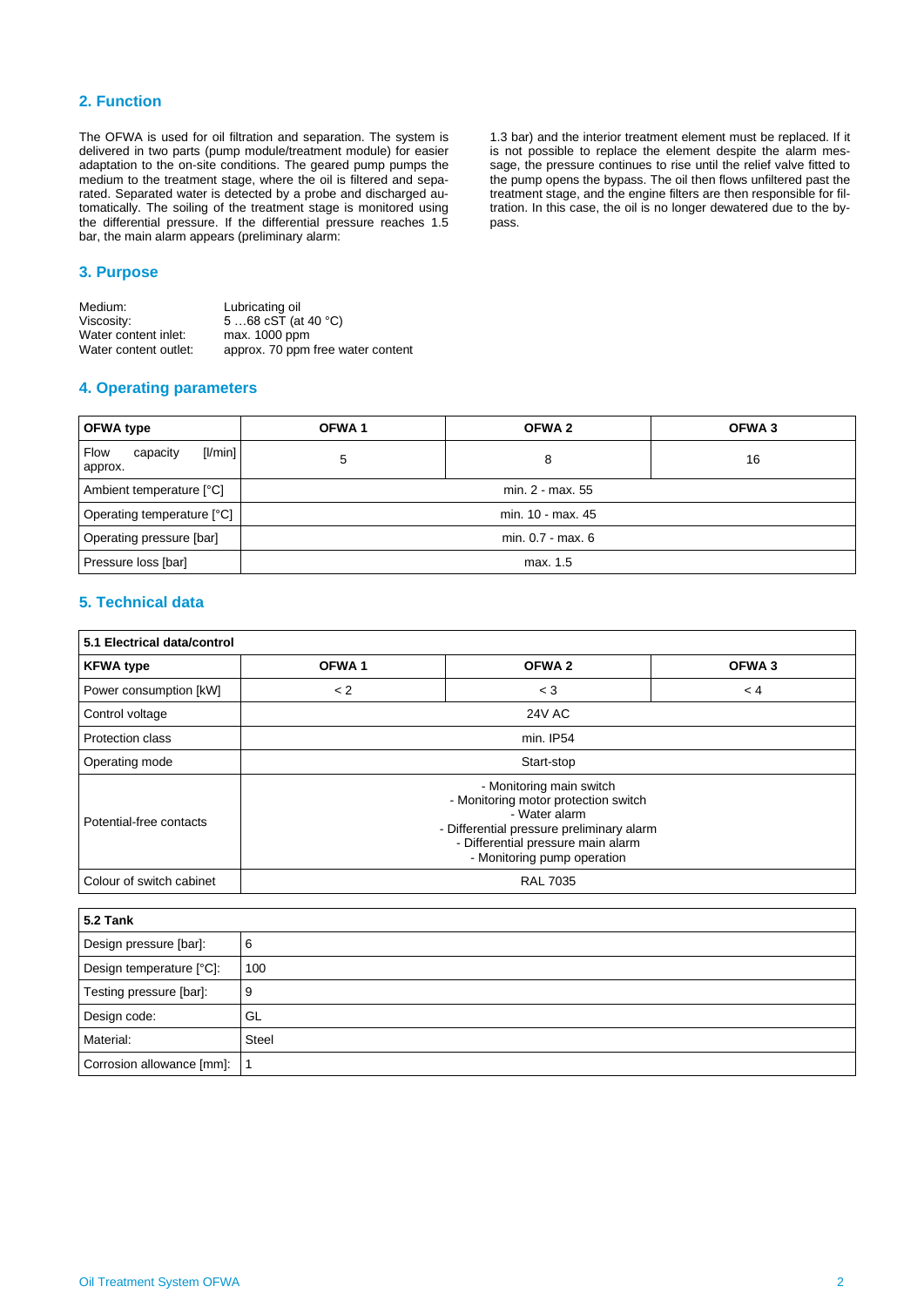| 5.3 Steel structure finishing                                                             |                              |  |
|-------------------------------------------------------------------------------------------|------------------------------|--|
| Frame:                                                                                    | Sand-blasted SA 21/2, coated |  |
| Pipes:                                                                                    | Sand-blasted SA 21/2, coated |  |
| Outside of tank:                                                                          | Sand-blasted SA 21/2, coated |  |
| Inside of tank:                                                                           | Sand-blasted SA 21/2         |  |
| Colour:                                                                                   | <b>RAL 5019</b>              |  |
| (double coating comprising primer coat and top coat $-$ dry layer thickness: 120 $\mu$ m) |                              |  |

## **6. Pump**

| <b>OFWA type</b>                          | OFWA <sub>1</sub> | OFWA 2 | OFWA 3 |
|-------------------------------------------|-------------------|--------|--------|
| [ /min]<br>Flow<br>capacity<br>approx.    | 5                 | 8      | 16     |
| Suction lift [m]                          |                   | max. 2 |        |
| Pumping height [m]                        |                   | min.3  |        |
| Opening pressure<br>relief<br>valve [bar] | 3                 |        |        |

# **7. Dimensions and main connections**





|  | Е |  |
|--|---|--|
|  |   |  |
|  |   |  |
|  |   |  |
|  |   |  |
|  |   |  |
|  |   |  |
|  |   |  |
|  |   |  |
|  |   |  |
|  |   |  |
|  |   |  |
|  |   |  |
|  |   |  |
|  |   |  |
|  |   |  |
|  |   |  |
|  |   |  |
|  |   |  |
|  |   |  |
|  |   |  |
|  |   |  |

|                                              |          | OFWA type | OFWA1       | OFWA <sub>2</sub> | OFWA 3      |
|----------------------------------------------|----------|-----------|-------------|-------------------|-------------|
|                                              |          | Α         | 920         | 1190              | 1500        |
| 888888<br><b>CONTECT</b>                     | $\Omega$ | B         | 870         | 910               | 905         |
| $\cdot$ $\cdot$ $\theta$ $\blacksquare$<br>一 |          | C         | 435         | 487               | 582         |
| Е<br><b>1.111.111</b><br>٠.                  |          | D         | 367         | 400               | 520         |
|                                              |          | Е         | 425         | 465               | 600         |
| a de la                                      |          | F         | 480         | 555               | 660         |
|                                              |          |           | 28x2        | 28x2              | <b>DN40</b> |
| в                                            |          | 2         | 28x2        | 28x2              | <b>DN40</b> |
| $\mathbf{u}$<br>5<br>a a s<br>$\circ$        |          | 3         | 8x1         | 8x1               | 8x1         |
|                                              |          | 4         | <b>DN25</b> | <b>DN40</b>       | <b>DN50</b> |
|                                              |          | 5         | 28x2        | 28x2              | <b>DN40</b> |
|                                              |          | 6         | 28x2        | 28x2              | 35x2        |

Dimensions in mm.

- 1 Inlet
- 2 Outlet
- 3 Water drain
- 4 Inlet
- 5 Outlet
- 6 Bypass